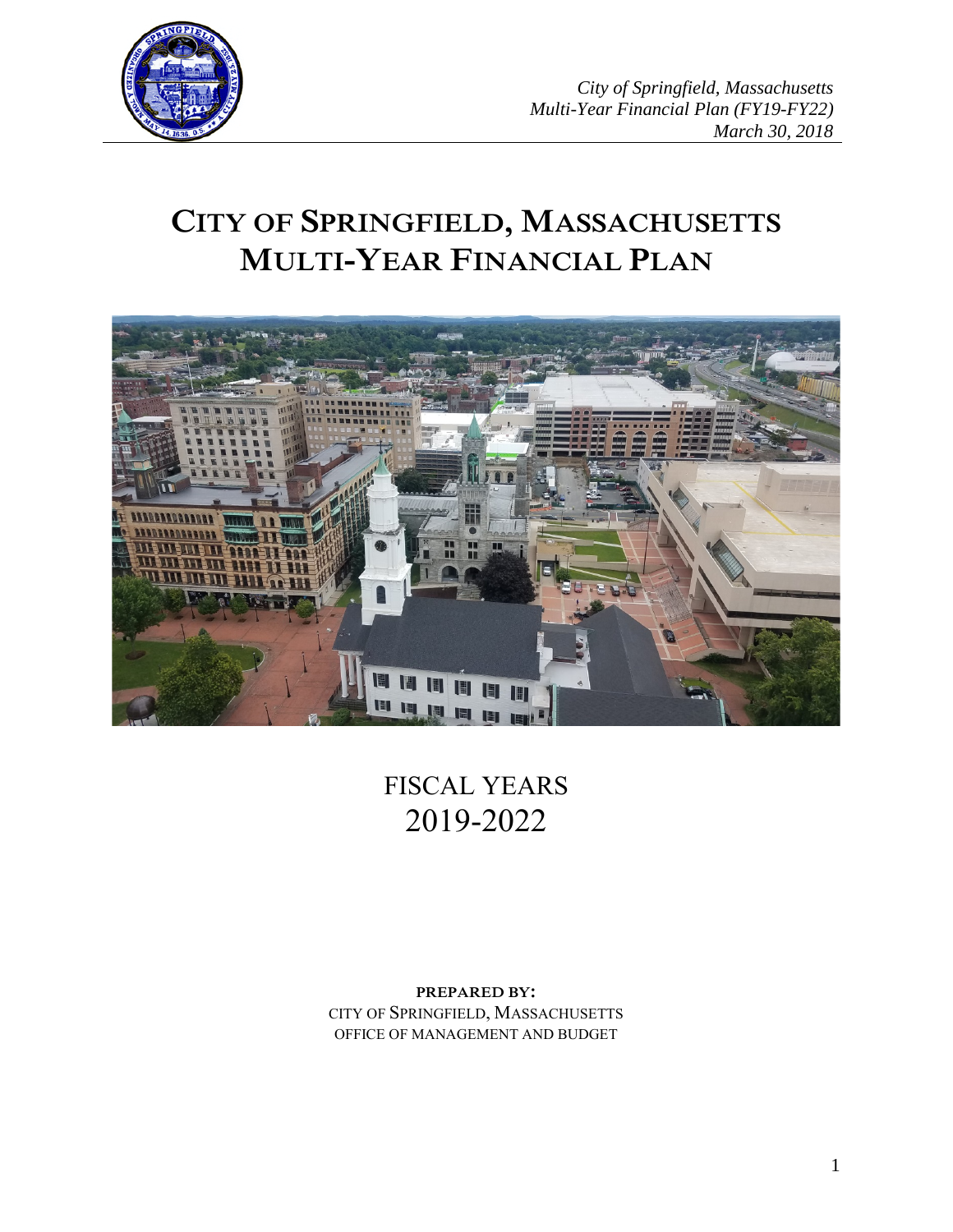

## **TABLE OF CONTENTS**

| Message from the Chief Administrative and Financial Officer Timothy J. Plante3 |  |
|--------------------------------------------------------------------------------|--|
|                                                                                |  |
|                                                                                |  |
|                                                                                |  |
|                                                                                |  |
|                                                                                |  |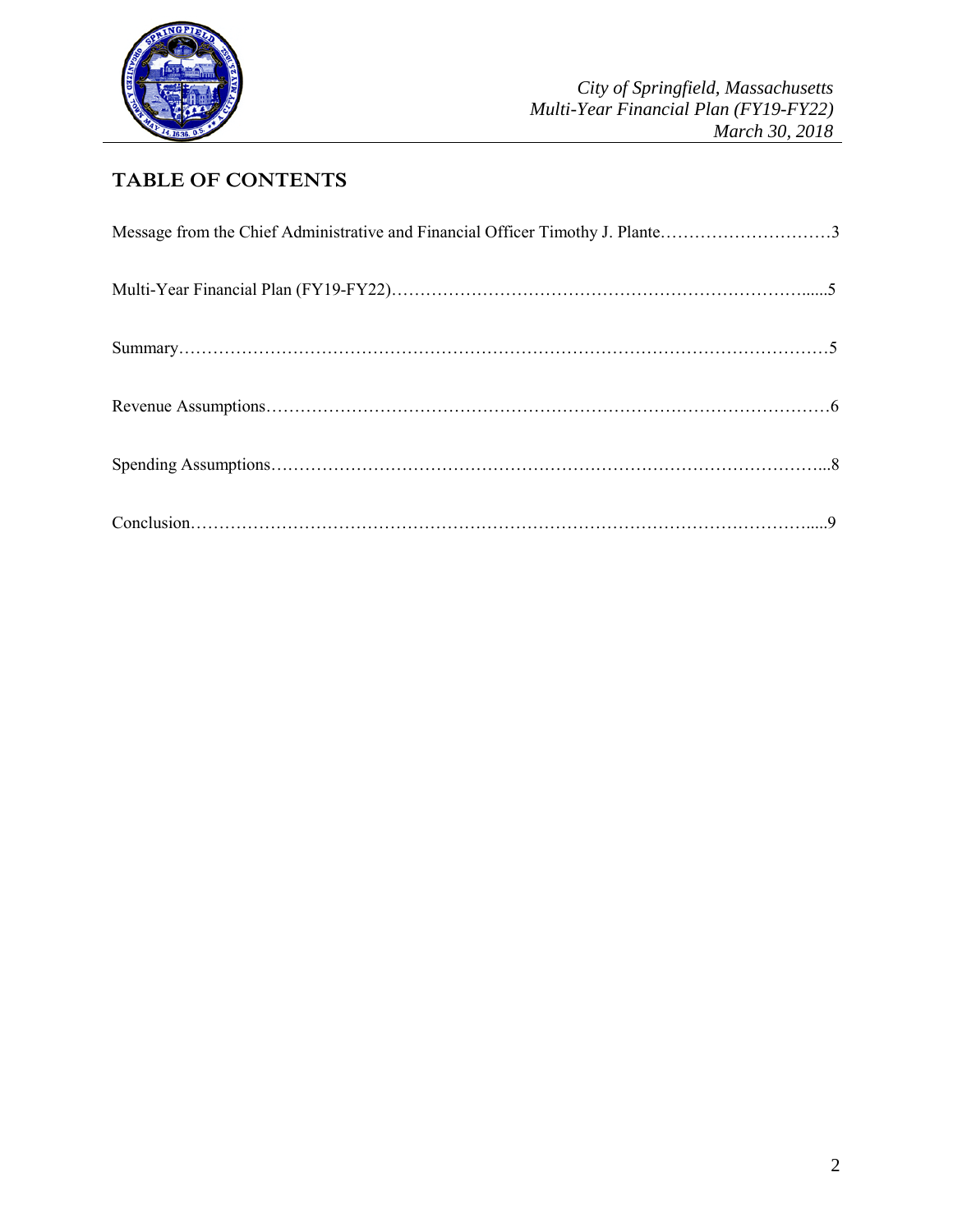

March 30, 2018

Honorable Mayor Domenic J. Sarno, Members of the City Council, and Springfield Residents:

I am pleased to present to you Springfield's Multi-Year Financial Plan (MYFP) for Fiscal Years 2019- 2022. In compliance with City ordinance, the MYFP is meant to highlight projected revenue and expenditures for the next four years using conservative assumptions. This plan serves as a vital tool that allows the City to see the long term impact of its financial decisions and avoid future fiscal stress.

As the City's Chief Administrative and Financial Officer, it is critical for me that we make strategic and appropriate budgetary decisions that provide core services to our residents while maintaining fiscal sustainability. I am proud of the fact that through strategic planning, the City has successfully balanced the budget each year since the disbandment of the Financial Control Board in 2009, and notably, for the past three years, the City has balanced the budget without using any stabilization reserves. Currently, our reserves equal \$44.5 million with a goal to grow this further by transferring free cash to reserves.

We continue to manage both our revenue and expense budgets to generate free cash. This is highlighted by the fact that we by ended FY17 with a \$6.4 million surplus. Furthermore, we continue to maintain the discipline that is essential to the City's overall fiscal health and which has prompted Standard and Poor's to maintain our AA- bond rating and encouraged Moody's to reaffirm our A2 rating.

#### **Multi-Year Financial Summary**

Based on conservative assumptions, the City is projecting to have budgetary deficits ranging from \$12.8 million in FY19 and growing to \$41.8 million in FY22.

|                        | FISCAL 2017    |                | FISCAL 2018 FISCAL 2019 FISCAL 2020 FISCAL 2021 |                  |                  | <b>FISCAL 2022</b> |
|------------------------|----------------|----------------|-------------------------------------------------|------------------|------------------|--------------------|
|                        | <b>ACTUALS</b> | <b>ADOPTED</b> | <b>PROJECTED</b>                                | <b>PROJECTED</b> | <b>PROJECTED</b> | <b>PROJECTED</b>   |
| Expense                | 610.752.479    | 628.819.202    | 661.289.366                                     | 684.646.220 I    | 708.594.073 l    | 734.081.161        |
| Revenue                | 617.536.597    | 628.819.202    | 648.512.669                                     | 662.541.179      | 677.025.329      | 692.279.829        |
| <b>SURPLUS / (GAP)</b> | 6.784.119      | 0              | (12,776,696)                                    | (22,105,041)     | (31, 568, 744)   | (41, 801, 332)     |

Even with anticipated MGM revenue starting in FY19, spending growth is projected to outpace revenue growth by an average of 4% each year. This forces the City to continue making difficult decisions and tough compromises in upcoming fiscal years.

#### **Fiscal Challenges**

Meeting the demands of an urban City with limited revenue is always a challenge; specifically when over 54% of the City's budget is a direct pass-through of State Aid to the School Department. The remaining City budget relies heavily on property tax revenue, however, Proposition 2  $\frac{1}{2}$  sets strict limitations to the amount that we can levy each year. In 2009, Springfield's property values declined \$1 billion which severely dropped our levy ceiling; which is the maximum amount that we can levy in property taxes. Despite property values having increased, Springfield remains at its levy ceiling resulting in a loss of millions of dollars in new growth revenue. From FY12-FY18 alone, the City lost approximately \$40 million in property tax revenue due to these levy limitations. We will continue seeking a legislative solution to grab new growth revenue in upcoming fiscal years.

Another challenge the City faces is a continual rise in operating costs. Non-discretionary spending totals 80% of the City's overall budget and includes school spending, debt service, health insurance, and contribution retirement pension. We are committed to addressing Springfield's low pension fund ratio by adhering to an aggressive payment schedule which increased the FY18 appropriation by 14% and will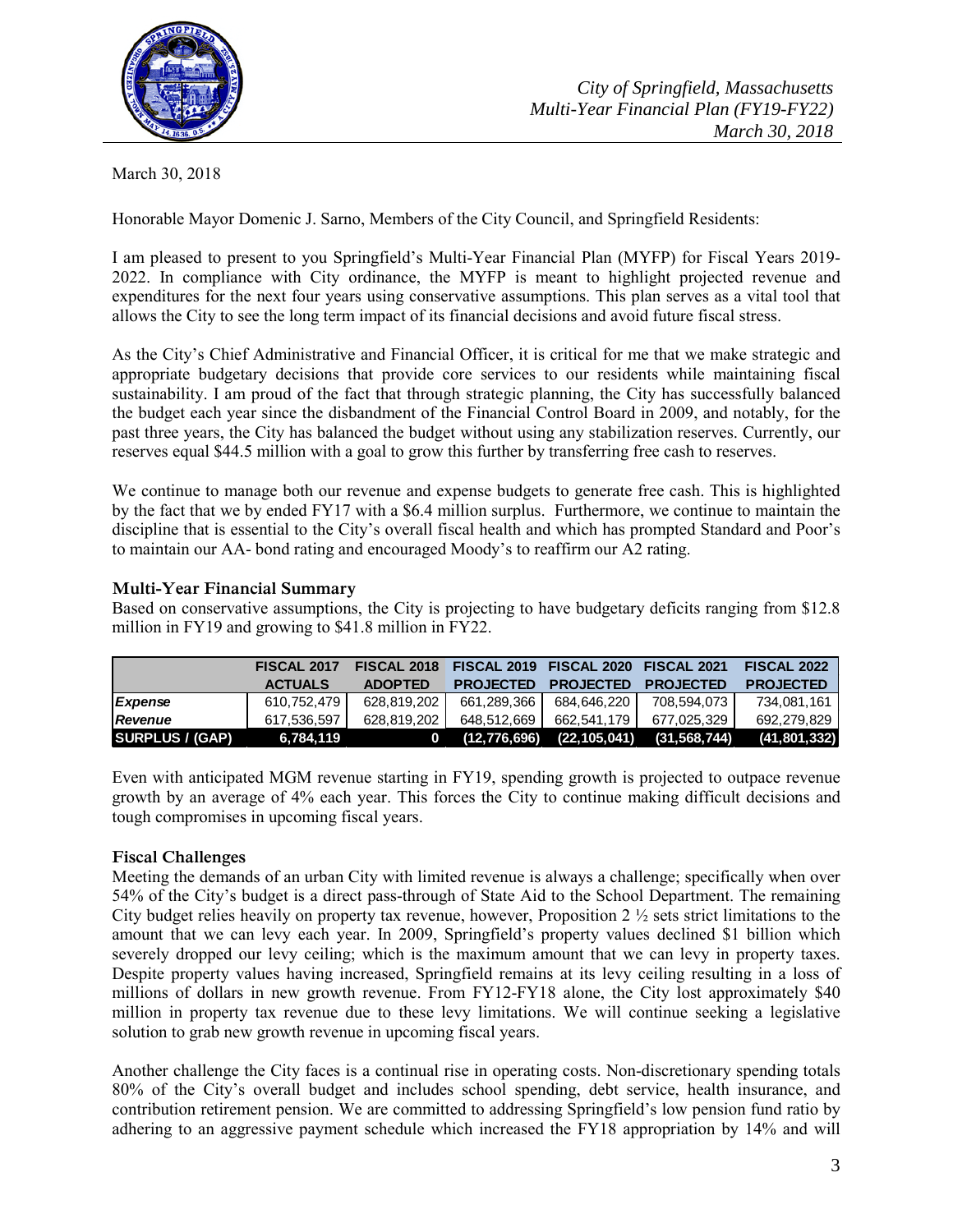

increase by another 14% in FY19, with annual increases of 8% starting in FY20. As long as this payment schedule is maintained, Springfield's pension fund will be fully funded by FY34. We are currently updating our actuarial evaluation which may change the current funding schedule.

Regardless of these fiscal challenges, the City is dedicated to maintaining core services for our residents by using a balanced approach that relies heavily on spending reductions and revenue maximization with the intention of providing vital programs and services to the City without implementing any layoffs.

#### **Budget Priorities**

The City will continue making strategic investments in public safety to combat the public perception of crime. In FY18, Springfield anticipates thirty (30) Police recruits to enter the academy in spring to stay ahead of attrition. In an effort to maintain a healthy balance of veteran and newly trained officers, the City is strategic in planning more frequent police academies. The City also plans to continue funding the successful North End Initiative, four C-3 Policing Units, Ordinance Squad, and the new Metro Policing Unit in Downtown Springfield. These initiatives are highly effective in crime reduction, as evidenced by FBI crime statistics which demonstrate a 45% decline in violent crime over the past 5 years. Investing in the Springfield Police Department will ensure it is operating at its full capacity, in order to improve residents' and visitors' perceptions of safety in downtown areas, while continuing the concentration on quality neighborhood policing.

Additional investments will be made on improving the quality of life in our neighborhoods. We will continue funding for the care and maintenance of all City parks, traffic islands and terraces. Funding will also be provided to maintain the three additional Code Inspectors added in FY17 and the increased hours for all inspectors to accommodate the demands of large-scale commercial projects. In FY18, solid waste vehicles were purchased to replace aging vehicles which will help to maintain our curbside trash pickup services. Free single-stream recycling and yard waste pickup will still be available along with low-cost bulk pickup, and free hazardous waste drop-off. The City is also reviewing budget requests for a Downtown Cleaning Crew in anticipation of MGM's opening and a new sidewalk crew to address the long list of much needed sidewalk repairs and replacements.

#### **Conclusion**

This plan is meant to provide an honest outlook of the City's finances and the struggles we are facing. Despite the projected deficits summarized in this plan, the City has faced similar budget gaps in the past and has been able to successfully balance the budget each year with little to no use in reserves. It is important to all of us that we do what is necessary so that tax payer dollars are spent in a manner that is most efficient, effective, and legal and I take my role in this very seriously.

I look forward to working with you on the FY19 budget planning process and I am open to all ideas that will positively benefit our City.

Sincerely,

July JALA

Timothy J. Plante, Chief Administrative and Financial Officer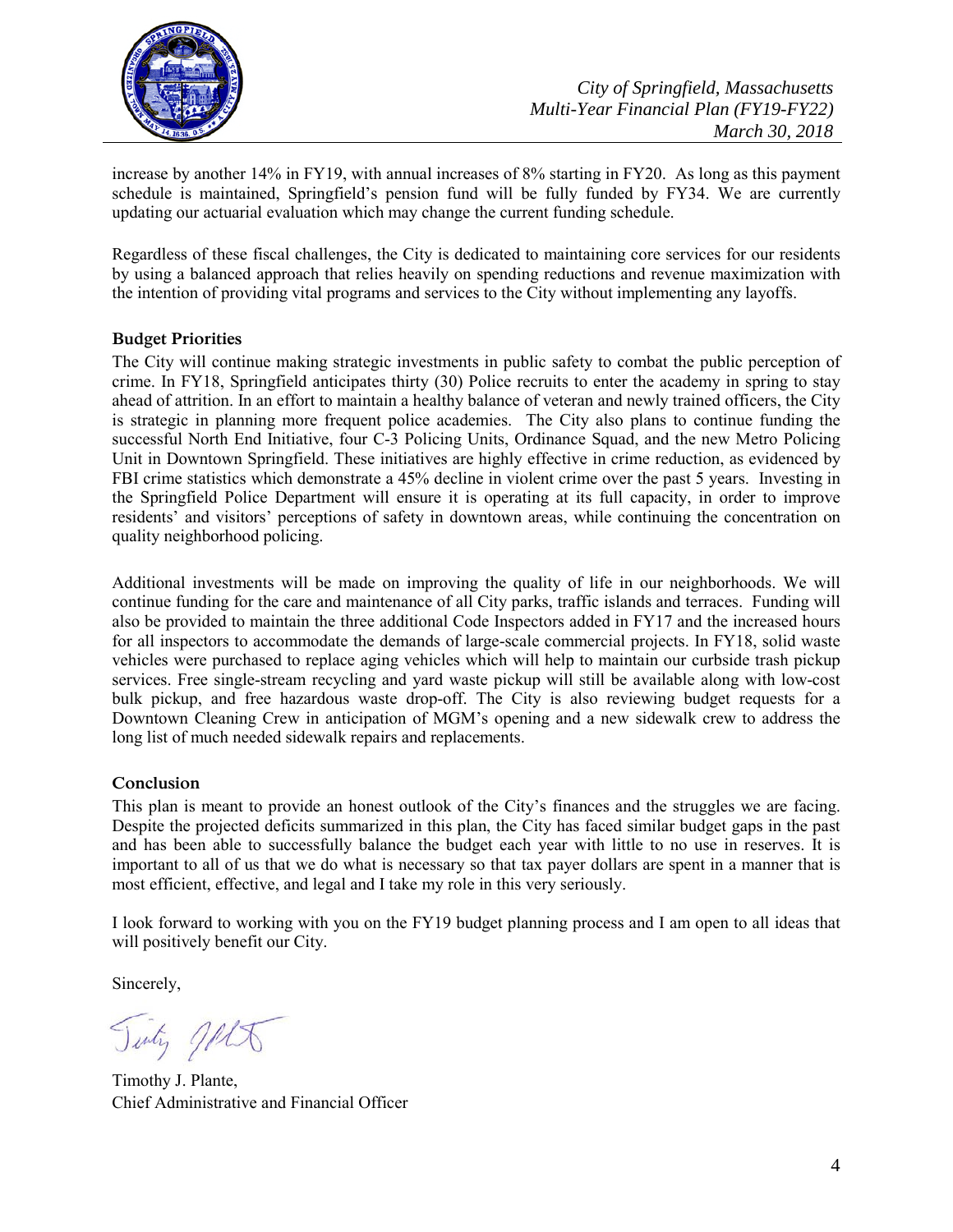

### **Financial Forecast (FY19-FY22)**

|                                           | <b>FISCAL 2017</b> | <b>FISCAL 2018</b> | <b>FISCAL 2019</b> | <b>FISCAL 2020</b> | <b>FISCAL 2021</b> | <b>FISCAL 2022</b> |
|-------------------------------------------|--------------------|--------------------|--------------------|--------------------|--------------------|--------------------|
|                                           | <b>ACTUALS</b>     | <b>ADOPTED</b>     | <b>PROJECTED</b>   | <b>PROJECTED</b>   | <b>PROJECTED</b>   | <b>PROJECTED</b>   |
| <b>SPENDING ASSUMPTIONS</b>               |                    |                    |                    |                    |                    |                    |
| Administration and Finance Division       | 10,545,489         | 11,908,301         | 16,094,500         | 16,416,390         | 16,744,717         | 17,853,127         |
| Development Division                      | 3,514,947          | 3,885,720          | 3,963,434          | 4,042,703          | 4,123,557          | 4,206,028          |
| <b>General Government Division</b>        | 4,522,966          | 3,447,470          | 3,766,419          | 3,591,748          | 3,663,583          | 3,736,854          |
| Non-Mayoral Division                      | 1,388,662          | 1,499,114          | 1,529,096          | 1,559,678          | 1,590,871          | 1,622,689          |
| <b>Health and Human Services Division</b> | 9,302,030          | 10,332,035         | 10,538,676         | 10,749,450         | 10,964,439         | 11, 183, 727       |
| Public Safety Division                    | 64,754,674         | 68,148,440         | 71,801,428         | 73,237,456         | 74,702,205         | 76,196,249         |
| Public Works Division                     | 10,189,517         | 14,007,735         | 14,287,890         | 14,573,648         | 14,865,121         | 15, 162, 423       |
| <b>Parks &amp; Facilities Division</b>    | 10,717,404         | 11,442,123         | 11,670,965         | 11,904,385         | 12, 142, 472       | 12,385,322         |
| School Department*                        | 397,921,621        | 406,045,030        | 418,952,327        | 435,085,129        | 451,900,137        | 469,430,632        |
| Debt                                      | 33,540,753         | 27,984,872         | 29,069,827         | 28,100,390         | 26, 261, 702       | 23,914,490         |
| Health Insurance & Fringe                 | 26, 144, 263       | 28,356,682         | 30,613,231         | 33,062,851         | 35,722,279         | 38,609,704         |
| Pensions**                                | 30, 303, 852       | 34,599,740         | 39,424,199         | 42,566,990         | 45,961,204         | 49,626,955         |
| <b>Other Spending</b>                     | 7,906,300          | 7,161,940          | 9,577,373          | 9,755,404          | 9,951,786          | 10,152,961         |
| Total                                     | 610,752,479        | 628,819,202        | 661,289,366        | 684,646,220        | 708,594,073        | 734,081,161        |
| <b>REVENUE ASSUMPTIONS</b>                |                    |                    |                    |                    |                    |                    |
| <b>Property Taxes</b>                     | 184,929,137        | 196,720,757        | 200,789,681        | 205,871,923        | 211,081,221        | 216,420,753        |
| <b>Local Receipts</b>                     | 49,484,750         | 45,123,748         | 42, 154, 296       | 42, 154, 296       | 42, 154, 296       | 42, 154, 297       |
| <b>State Aid</b>                          | 374,392,096        | 378,974,697        | 389,539,858        | 398,076,126        | 407,350,977        | 417,265,945        |
| <b>Reserves</b>                           | 1,730,615          |                    |                    |                    |                    |                    |
| <b>Other Financing Sources</b>            |                    |                    |                    |                    |                    |                    |
| Casino Revenue                            | 7,000,000          | 8,000,000          | 16,028,834         | 16,438,834         | 16,438,834         | 16,438,834         |
| Total                                     | 617,536,597        | 628,819,202        | 648,512,669        | 662,541,179        | 677,025,329        | 692,279,829        |
| <b>SURPLUS / (GAP)</b>                    | 6,784,119          | 0                  | (12,776,696)       | (22,105,041)       | (31, 568, 744)     | (41, 801, 332)     |

*\*Includes School Department admin pension appropriation.*

*\*\*Pension appropration for City non-school retirement.* 

#### **Summary**

The City of Springfield is governed by strict financial policies adopted as ordinances in September 2009 which dictate the Chief Administrative Financial Officer (CAFO) produce and issue a four-year financial plan by March 30th of each year. The purpose of this plan is to provide reasonable revenue and expenditure estimates that the City will experience in upcoming fiscal years (FY). This serves as a vital tool for the City as a way to see the long term impact of its financial decisions while maintaining fiscal sustainability.

This Multi-Year Financial Plan (MYFP) shows the actual expenses and revenues for FY17, the adopted budget for FY18, and the projected budgets for FY19 through FY22. The projected budgets were created by using appropriate and conservative assumptions for revenues and expenses including:

- 14% increase in FY19 scheduled pension payment and 8% from FY20-FY22.
- 8.7% increase in health insurance and adherence to the City's debt schedule.
- 3% increase in Chapter 70 and level Non-School State Aid.
- 2.5% increase in property tax revenue.
- No use of one-time resources / reserves.
- Departmental spending growth ranging up to 2%.
- Level local receipts with reduction in one-time revenue built into the FY18 budget.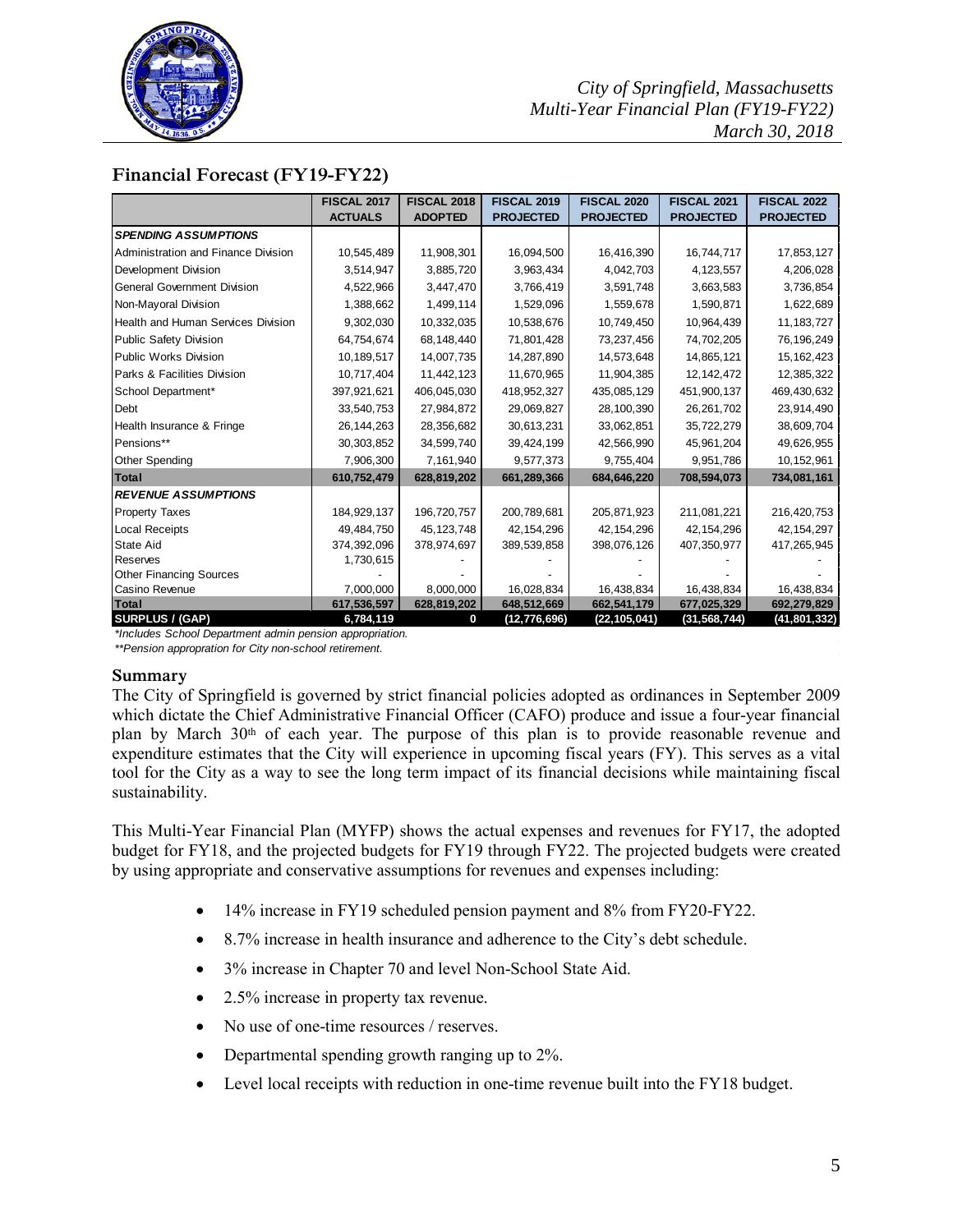

As demonstrated in this plan, Springfield's operating costs are projected to outpace revenue by an average of 4% each fiscal year. Operational costs include legal and contractual obligations, employee salaries and benefits including our pension obligation, and city-wide fixed expenses. With limited amounts in State Aid and property taxes, the City is unable to generate all of the revenue needed to fully support the operational costs desired. Even with the introduction of MGM Casino revenue in FY19, as outlined in the Host Community Agreement, the City still faces projected deficits ranging from \$12.8 million in FY19 and growing to \$41.8 million in FY22.

With growing expenses and limited revenue sources, the City is faced with making difficult budgetary decisions to maintain City operations. It is important to note that over 80% of the City budget is nondiscretionary, meaning the costs are mandated by law or ordinance. This means that approximately 20% of the entire City budget must assume all of the reductions required to balance the budget. This forces the City to develop creative solutions in an effort to cut costs in an efficient manner.

#### **Revenue Assumptions**

The State Aid projections used in this plan are based on Governor Baker's FY19 proposed budget which was released on January 24, 2018.

#### Chapter 70

The City's largest source revenue is State Aid from Chapter 70 funds, which is devoted exclusively to education. Created from the Education Reform Act of 1993, the Commonwealth determines every municipality's required local contribution. A municipality's local contribution, combined with its Chapter 70 Aid, equals the school district's net school spending requirement, the minimum the district must spend on education each fiscal year. The projection assumes a 2.7% increase in FY19 consistent with the Governor's budget and a 3% increase in the remaining years of the plan based on pupil estimates.

#### Charter School Tuition Reimbursements

The Commonwealth has committed to providing assistance to municipalities whose resident students attend charter schools. Sending districts shall be reimbursed a portion of the costs associated with students attending charter schools; 100% of the tuition for the first year, and 25% for each of the next five years. Unfortunately, the Commonwealth has not fully lived up to its commitment causing the City to assume a large portion of the actual cost. The projection assumes a \$252.8 thousand reduction in Charter School reimbursements based on enrollment information for FY19. The remaining years of the projection assume an annual 25% decrease.

#### Unrestricted General Government Aid (UGGA)

Unrestricted General Government Aid is undedicated revenue provided by the State for municipal services. The Governor's budget includes an allocation of \$39.1 million, an increase of 3.5%, and future years are projected to be level.

#### Other State Aid

The following are the assumptions for the other State Aid categories Springfield receives: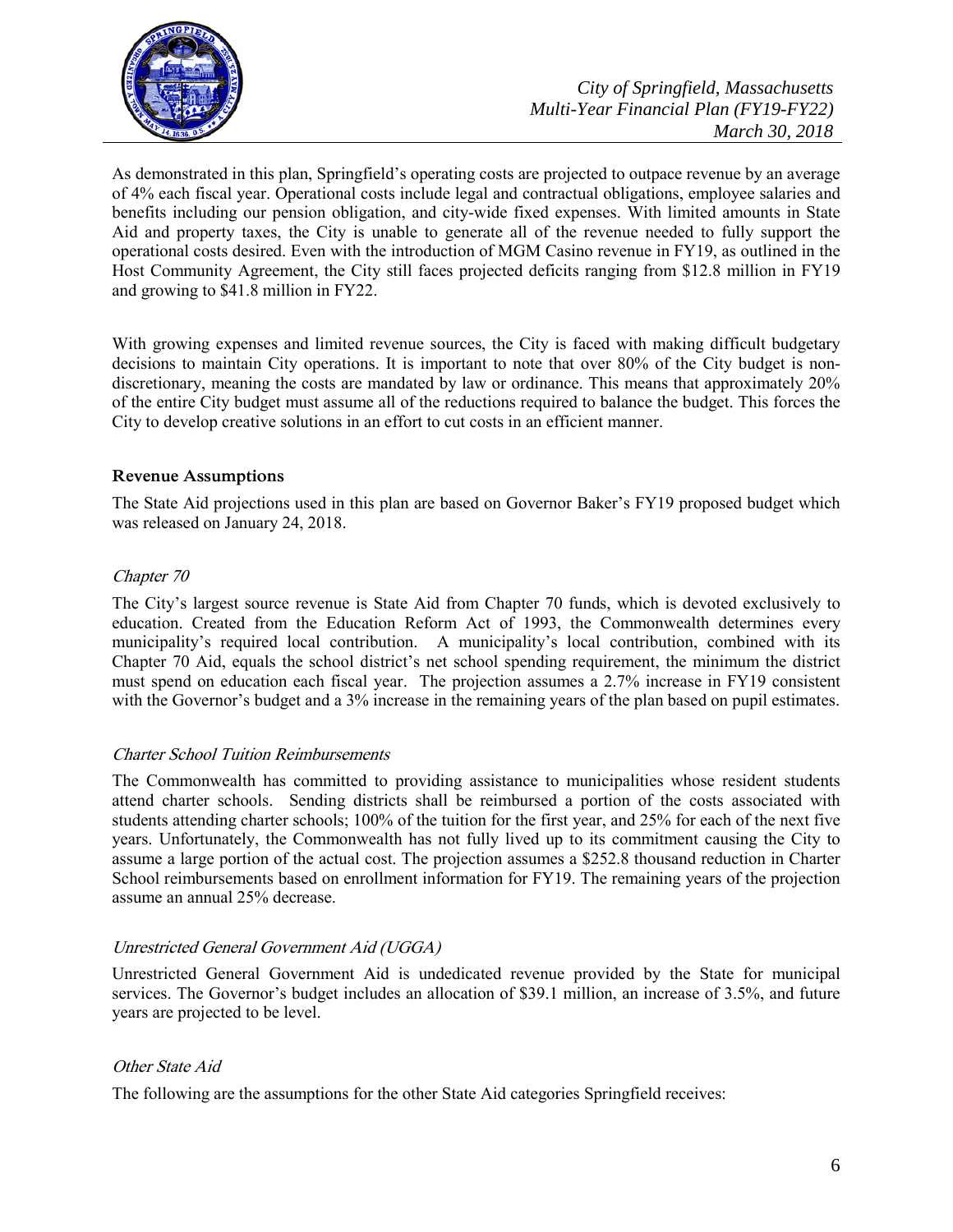

- Veterans' Benefits The City receives a 75% reimbursement on all eligible spending towards veterans' financial, medical and burial benefits. The projection assumes the Governor's FY19 budget recommendation for Veterans' Benefits.
- Tax Exemptions Chapter 59 of Massachusetts General Laws set a series of exemptions for Veterans and their surviving spouses, persons over 70 years old and legally blind persons. Those who meet the requirements as stated by Chapter 59 receive exemptions from their property taxes, ranging from \$175 to \$500. The State reimburses municipalities for these exemptions. The projection assumes the Governor's FY19 budget recommendation for tax exemptions.
- The State reimburses municipalities for a portion of the taxes lost on state owned land. The projection assumes the Governor's FY19 budget recommendation for PILOT payments.

#### Property Taxes

The Commonwealth of Massachusetts is unique in that it limits property tax assessments levied by its municipalities. Under Proposition 2  $\frac{1}{2}$ , Springfield cannot tax higher than 2.5% of the total and full cash value of all taxable property. This is known as the levy ceiling. Under the statute, the maximum amount that a municipality can levy in property taxes each year is referred to as the levy limit. The levy limit can only be increased in three ways; 2.5% increase over the prior year levy limit, new growth in the tax base, or a voter override. The levy limit must always be below or the same as the levy ceiling.

A side effect of Proposition 2 ½ is it severely limits the revenue a municipality can collect when property values decline. Since FY09, Springfield experienced over \$1.0 billion in declining property values which drastically reduced our levy ceiling. Although estimates from the City's Board of Assessors indicate property values are finally increasing, the levy ceiling remains significantly low causing the City to not fully capture its levy capacity. From FY12 through FY18, the City of Springfield lost over \$39.5 million in property tax revenue due to these levy limitations.

Springfield, for some time, was the only community in the Commonwealth that was having this experience; however other communities have hit, or are close to hitting their ceiling and will soon face the same issues. Without being able to grow local revenues and without increases in State Aid, nondiscretionary costs are crowding out all other budgetary needs and impacting the City's ability to provide core services. Although some new growth is anticipated in coming years, this MYFP takes a conservative measure by not building it into the revenue projections. The City will continue seeking legislative solutions to help capture new growth revenue in future fiscal years.

#### Local Receipts

In general, the forecast for Local Receipts does not substantially change on an annual basis unless it is affected by a legal change such as a fee or fine increase. This includes motor vehicle excise, rooms occupancy tax, fees and fines, interest income and license and permit revenue among others.

#### PILOT

The Payments in Lieu of Taxes (PILOT) revenue assumes a gradual decline based on the agreements in place and their expiration dates. Some agreements may be renewed which would positively impact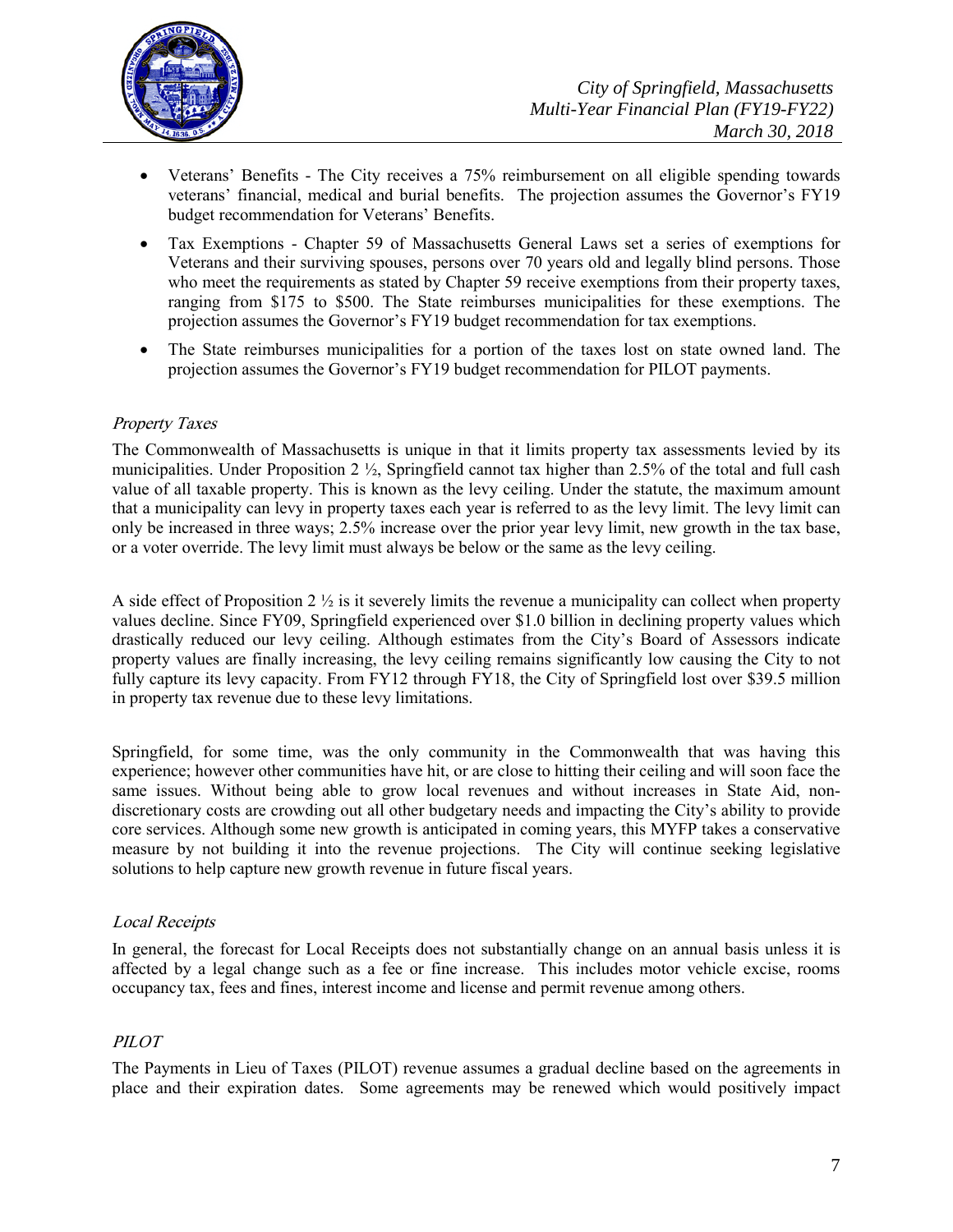

revenue collections. As these PILOT agreements expire, the City should see the tax revenue proportionally increase as these entities cycle back onto the tax rolls.

#### Reserves

For the purposes of the initial forecast, it is assumed that no funding from one-time revenues (reserves and overlay) will be used. The City will be strategic when deciding to use reserves or one time revenue to balance the budget and wants to avoid jeopardizing its bond rating.

#### **Spending Assumptions**

Overall, the projection represents level service funding for the entire forecast period. Even with this assumption, there are still areas of the budget that continue to grow and must be accommodated with the revenue available. The following are the assumptions for spending in the large categories of the City's budget:

#### City Departments

The projection assumes a 0-2% increase for all City Departments which encompasses cost of living increases for non-bargaining employees, settled collective bargaining contracts, and those currently being negotiated.

#### School Department

The School Department projection is based on a projected enrollment increase and the required funding rate per student, set out by the Commonwealth's calculation for "Net School Spending (NSS)". This is the required amount of annual spending on schools that the Chapter 70 formula dictates, and is a combination of state aid for schools and the district's required contribution.

The current projection assumes a 2.8% increase for FY19 and 3.5% thereafter, with approximately 80% of the School Department spending increase being offset by State Aid. The difference will be a direct cost to the city. In addition to the City's contribution to meet NSS, it also is responsible for non-NSS costs such as transportation, leases and adult basic education (ABE), and must be funded by the City without any support from State Aid. Transportation costs alone are projected to increase 8% in FY19, and the costs are highly dependent on the amount and operation of local charter schools.

#### Debt Service

The City's debt service projection uses the current debt schedule, which accounts for the City's most recent sale of Bonds and BANs. The current schedule is designed to have the debt service decline over the next several years. However, it is hoped that by maintaining a level debt service payment, the City can make some investment in its capital needs, as spelled out in the Capital Improvement Plan.

#### Health Insurance

The City has annually saved millions by receiving its health insurance through the Group Insurance Commission (GIC). Nonetheless, in FY16 the Commission estimated a deficit between \$165 million and \$190 million and a 7% increase in the average premium for FY17. This financial forecast assumes an